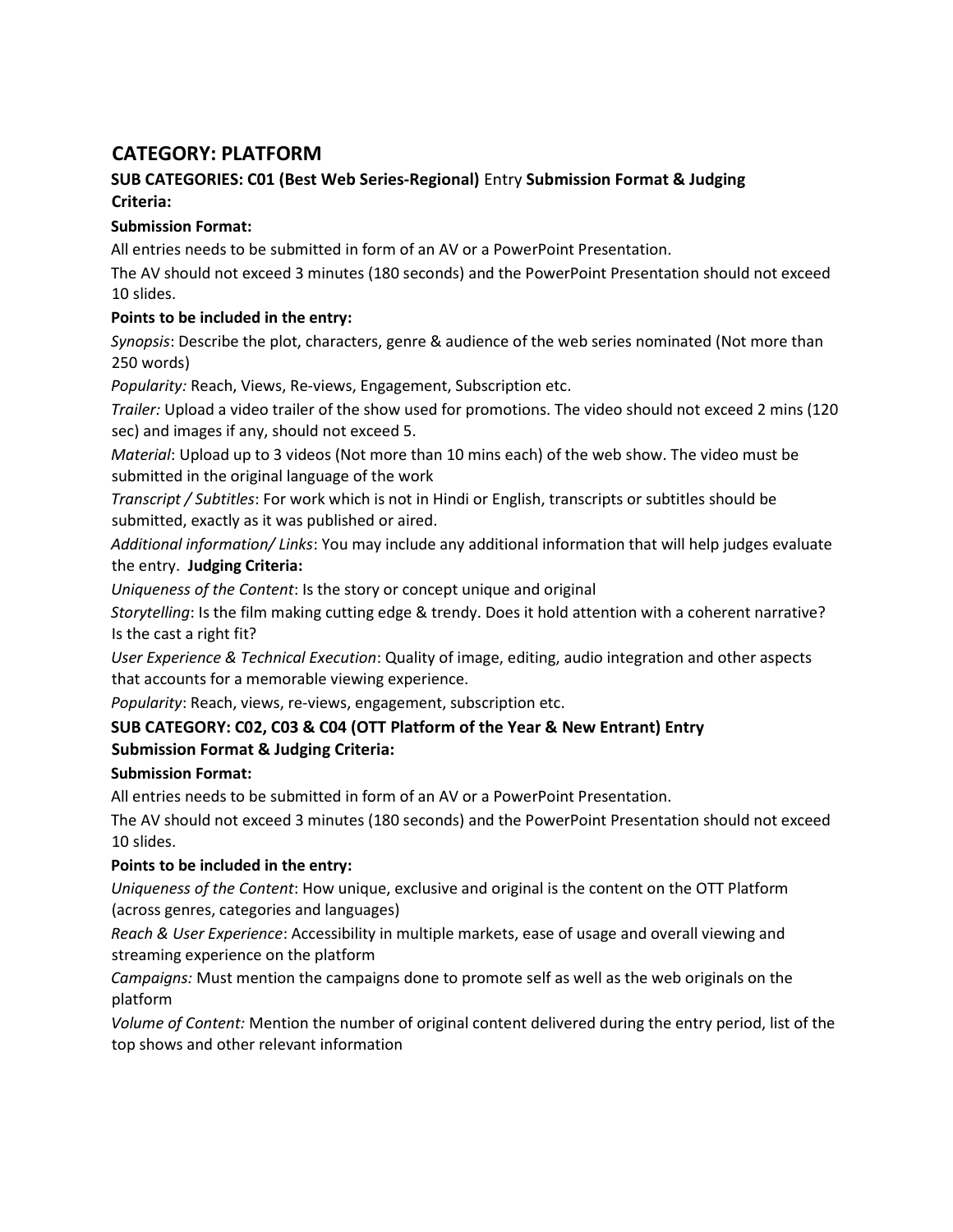Popularity: Must mention the number active monthly users, watch time, subscribers, viewers, revenue and brand integrations

USP: What is the USP of the platform. How is it different from its competitors?

Material: Upload up to 3 videos (Not more than 10 mins each) or 5 images to be uploaded

Additional information/ Links: You may include any additional information that will help judges evaluate the entry. Judging Criteria:

Uniqueness of the Content: How unique and large is the content pool on the OTT Platform (across genres, categories and languages)

Reach & User Experience: Ease of accessibility in multiple markets and the user experience. Popularity: Number active monthly users, subscribers, viewers, revenue and brand integrations USP: What is the USP of the platform. How is it different from its competitors?

### SUB CATEGORY: C05 (Design/ User Interface Technology) Entry

### Submission Format & Judging Criteria:

#### Submission Format:

All entries needs to be submitted in form of an AV or a PowerPoint Presentation.

The AV should not exceed 3 minutes (180 seconds) and the PowerPoint Presentation should not exceed 10 slides.

#### Points to be included in the entry:

User Experience & Technology: Describe the user experience, how personalised it is, the use of tech, machine learning &alogorithms for recommendations, ease in preview of content, push notifications etc.

Navigation: How easy it is to navigate through the library, the on boarding process, ease of payment gateway integration etc

Intuitive UI & Simplified Viewing Experience: Subtitles, data consumption information, return & resume, quick buttons, multiple device viewing experience.

Material: Upload up to 3 videos (Not more than 10 mins each) or 5 images to be uploaded Additional information/ Links: You may include any additional information that will help judges evaluate the entry. Judging Criteria:

User Experience: Personalized user experience, design of the platform, preview of content etcUse of Technology: Use of tech, machine learning &alogorithms for recommendations, push notifications etc, business intelligence and analytics

Navigation: Easy of navigation through the library, the on boarding process, ease of payment gateway integration etc

Intuitive UI & Simplified Viewing Experience: Subtitles, data consumption information, return & resume, quick buttons, multiple device viewing experience.

# SUB CATEGORY: C06 (Live Streaming / Broadcasting) Entry Submission Format & Judging Criteria:

### Submission Format:

All entries needs to be submitted in form of an AV or a PowerPoint Presentation.

The AV should not exceed 3 minutes (180 seconds) and the PowerPoint Presentation should not exceed 10 slides.